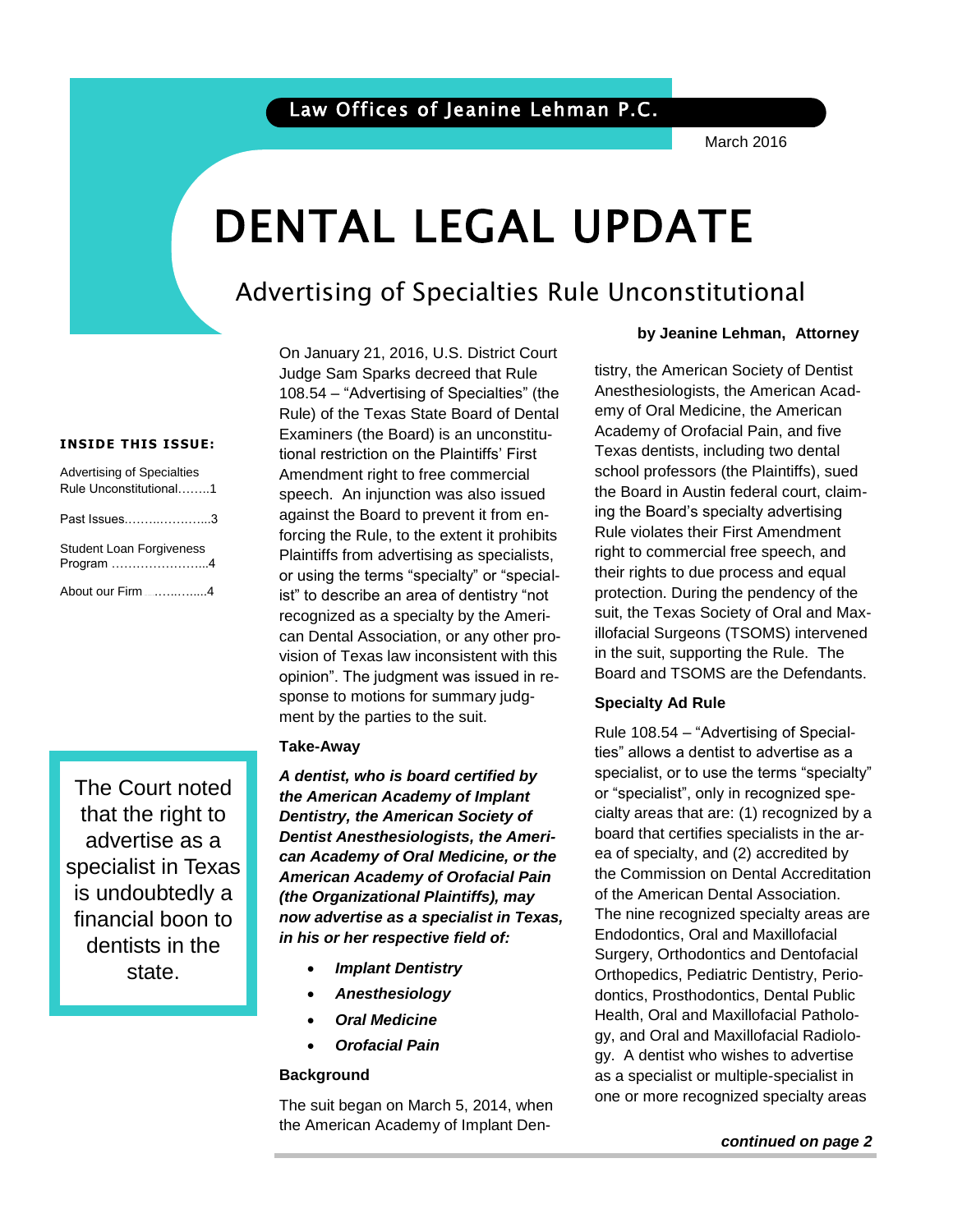## page 2 DENTAL LEGAL UPDATE

#### **Speaking Requests**

For **Jeanine Lehman** and her colleagues to speak to professional and business groups on legal and practice management topics, please contact Jeanine Lehman at **(512) 918-3435** or [jeanine@jeanine.com](mailto:jeanine@jeanine.com)



#### **Website Favorites**

Law Offices of Jeanine Lehman P.C. [www.jeanine.com](http://www.jeanine.com/)

Capital Area Dental Society [www.capitalareadental.org](http://www.capitalareadental.org/)

Texas State Board of Dental **Examiners** [www.tsbde.state.tx.us](http://www.tsbde.state.tx.us/)

Texas Dental Association [www.tda.org](http://www.tda.org/)

> Texas Academy of General Dentistry [www.tagd.org](http://www.tagd.org/)

American Dental Association [www.ada.org](http://www.ada.org/)

> American Academy of Implant Dentistry [www.aaid.com](http://www.aaid.com/)

American Society of Dentist Anesthesiologists [www.asdahq.org](http://www.asdahq.org/)

American Academy of Oral Medicine [www.aaom.com](http://www.aaom.com/)

American Academy of Orofacial Pain [www.aaop.org](http://www.aaop.org/)

#### **Advertising of Specialties** *(cont.) --*

must satisfy the requirements of the Rule. These requirements include being educationally qualified by completion of a specialty program of two years or more accredited by the ADA, or meeting the requirements of a specialty board accredited by the ADA.

#### **Specialty Advertising Lawsuit**

In the lawsuit, the Plaintiffs alleged that the specialty advertising rule prohibits licensed Texas dentists from advertising to the public as specialists based on the credentials conferred by certain *bona fide* dental organizations, namely, the Organizational Plaintiffs in the lawsuit, and their certifying boards. It was also alleged that the Rule delegates regulatory authority to a private trade association, the American Dental Association, which is not subject to the control of the State of Texas. The Plaintiffs alleged that the Rule bans truthful, non-misleading commercial speech, or minimally has a chilling effect on their right to engage in truthful, non-misleading commercial speech.

The Plaintiffs noted that the Board can punish licensed dentists for violation of the Rule with monetary penalties and suspension of their licenses to practice dentistry.

Licensed Texas dentists are permitted to perform dental services in all areas of dental practice, in both ADArecognized specialty areas, and areas of dentistry not recognized by the ADA as specialty areas, such as those represented by the Plaintiffs. Licensed Texas dentists are permitted to advertise that they offer specific services in areas of dentistry recognized by the ADA as specialties, and areas of dentistry not recognized by the ADA as specialties regardless of their actual education, experience, or expertise in performing those dental services. For

example, all Texas dentists may place dental implants, whether or not they have had any formal training, education, or experience in placing implants.

The Plaintiffs stated that each of the individual Plaintiffs is a member of the AAID, ASDA, AAOM, or AAOP, and has earned credentials from his respective organization, each expending substantial funds and time to earn credentials and gain expertise. The Plaintiffs alleged that the Rule has deprived the individual Plaintiffs of the opportunity to recoup their investments and to be rewarded for their initiative in earning these credentials, and of the opportunity to declare themselves specialists in their respective areas of expertise. The Plaintiffs further allege that the Rule deprives the public of knowledge of those dental professionals, who are more highly educated, trained, and tested in their respective fields of dental implants, dental anesthesia, oral medicine, and orofacial pain.

#### **Opinion and Judgment**

The Court performed an analysis and ruled that the speech sought to be made by the Plaintiffs is protected by the First Amendment of the U.S. Constitution.

First, the Court noted that there can be no dispute that the Plaintiffs' proposed advertising concerns lawful activity. Further, the Court found that the Plaintiffs' desired speech is not inherently misleading, and the potential for the Plaintiffs' speech to mislead the public is not an adequate justification for its outright ban.

The Defendants claimed that the Rule advances the state's substantial interest in creating a uniform standard of qualification for dental specialists and

*continued on page 3*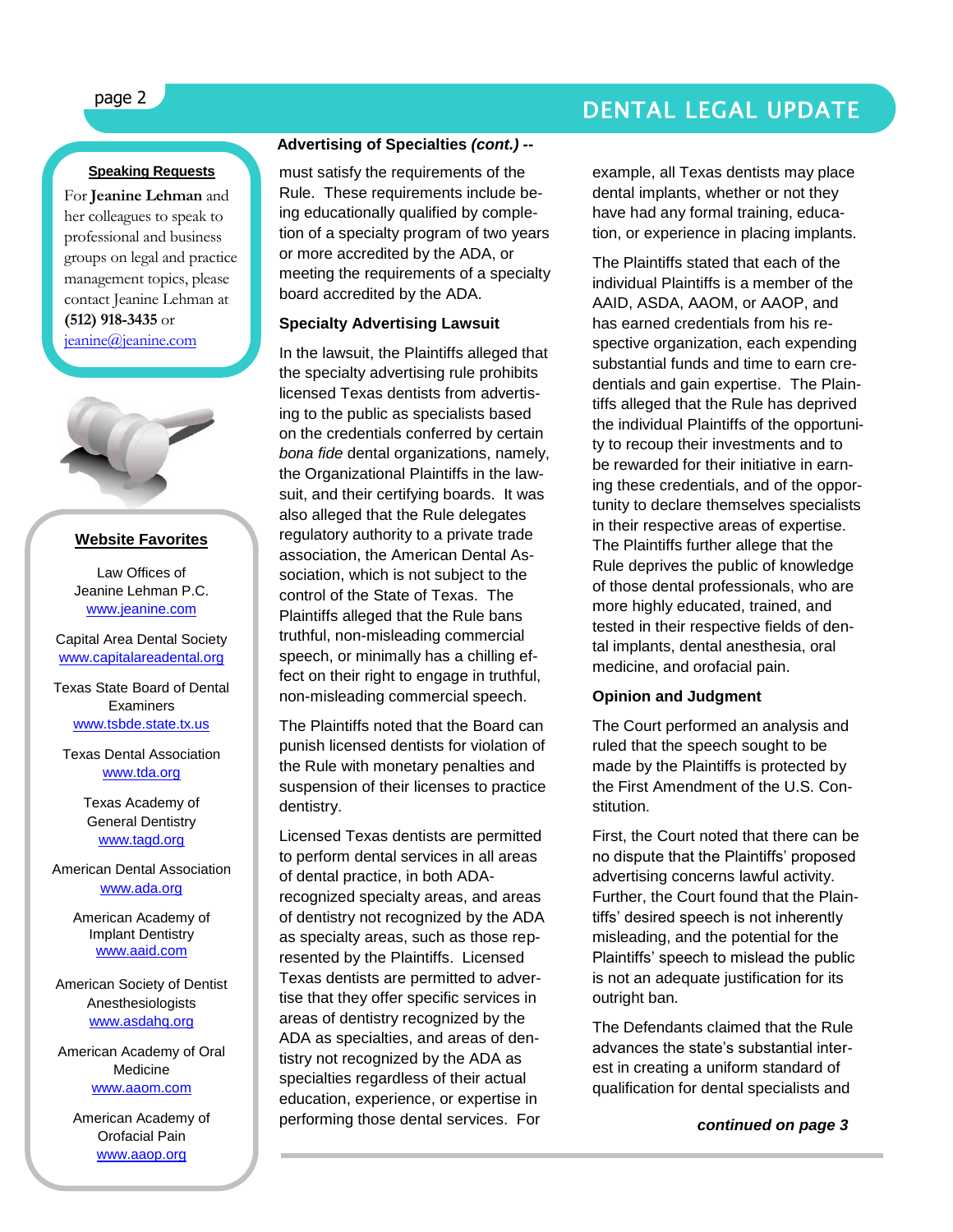### DENTAL LEGAL UPDATE **page 3**

#### **Advertising of Specialties** *(cont.) --*

specialties – arguing that the ADA's specialty recognition process, including accreditation by CODA, is a valid basis on which to distinguish general dentists and specialists, because it is the industry standard for state dental advertising restrictions. In response, the Court noted that the Defendants have presented no evidence the ADA's chosen list of specialties is accurate; based on standard and uniformly applied criteria; or will actually help the public properly distinguish between general practitioners and specialists by weeding out false, deceptive, or misleading claims. The Court noted that, in fact, the record suggests the Rule works in conjunction with Texas's dental licensing rules to increase confusion and perhaps even ban truthful claims. Licensed dentists may lawfully provide services to their patients in any area of dentistry, including dental implants, dental anesthesiology, oral medicine, and orofacial pain, and the Board has no authority to specify dental specializations. Licensed dentists may exclusively practice in any of these four fields of dentistry. Further, the Board has adopted the ADA's list of specialties without regard to whether the non-ADArecognized fields are actually bona fide and meet standards of minimal competency. Taken together, this means Texas dentists may specialize in non-ADA-recognized fields; they are just prohibited from saying so. Further, the Court stated that the incongruity between the rights of dental licensees to practice, and the rights of dental licensees to advertise is confusing at best, and perhaps even forces licensed dentists to misrepresent the nature of their practices. In a footnote, the Court recognizes: This risk is exacerbated by 22 Tex. Admin. Code §108.55 (another Board advertising rule). Under rule 108.55, a dentist, who exclusively limits his or her practice to a non-ADA-recognized specialty and wishes to advertise the services he or she provides, must include the notation "General Dentist" in the advertisement. Such a notation risks misleading the public to believe a practitioner, who only practices dental anesthesiology, also provides general dentistry services.

The Court found the Defendants have not shown that the Rule is not more extensive than necessary to serve the state's interest in eliminating confusion in the marketplace and creating uniform standards. First, requiring non-ADA-recognized specialists to

include a disclaimer that their specialty area is not certified by the state or by the ADA would be a less extensive means of mitigating any potential confusion than an outright ban. The Court noted that the Defendants have not carried their burden of showing why a disclaimer would be inappropriate in this case. Again, the Court noted that if the state was interested in protecting dental consumers from misleading advertisements, such an interest would be furthered by more disclosure, not less. Second, and perhaps more importantly, the Defendants have failed to explain why blind reliance on the ADA is not more stifling of commercial speech than is reasonably necessary. The Court noted that this framework does not account for the risk that a non-ADA-recognized specialty board or credentialing organization could meet the standards of integrity set by the ADA, but still not be recognized as a specialty for political or economic reasons.

The Court stated that wholesale deference to the ADA risks suppressing the truthful speech of dentists, who have achieved high levels of training, education, or experience, but have not successively petitioned the ADA for specialty recognition. In a footnote, the Court stated that the ADA has denied specialty recognition to dental anesthesiology four times, most recently in 2012. Further, since the 1990s, the ADA has twice denied specialty status to oral medicine and has once denied specialty recognition to implant dentistry and orofacial pain.

The Court noted that one obvious less-burdensome

#### *continued on page 4*

**Jeanine Lehman** is an Austin, Texas health law attorney who practices dental, health, real estate, and business law.

### **Past issues of the Dental Legal Update are available at [www.jeanine.com](http://www.jeanine.com/)**

The information in this newsletter is not a substitute for legal advice. The information is general in nature and should not be relied upon as legal advice generally, nor is it applicable to any particular situation. For legal advice in a particular situation, the reader is advised to retain an attorney. For reprints, call **(512)**  918-3435 or email [jeanine@jeanine.com.](mailto:jeanine@jeanine.com) © 2016 Jeanine Lehman.